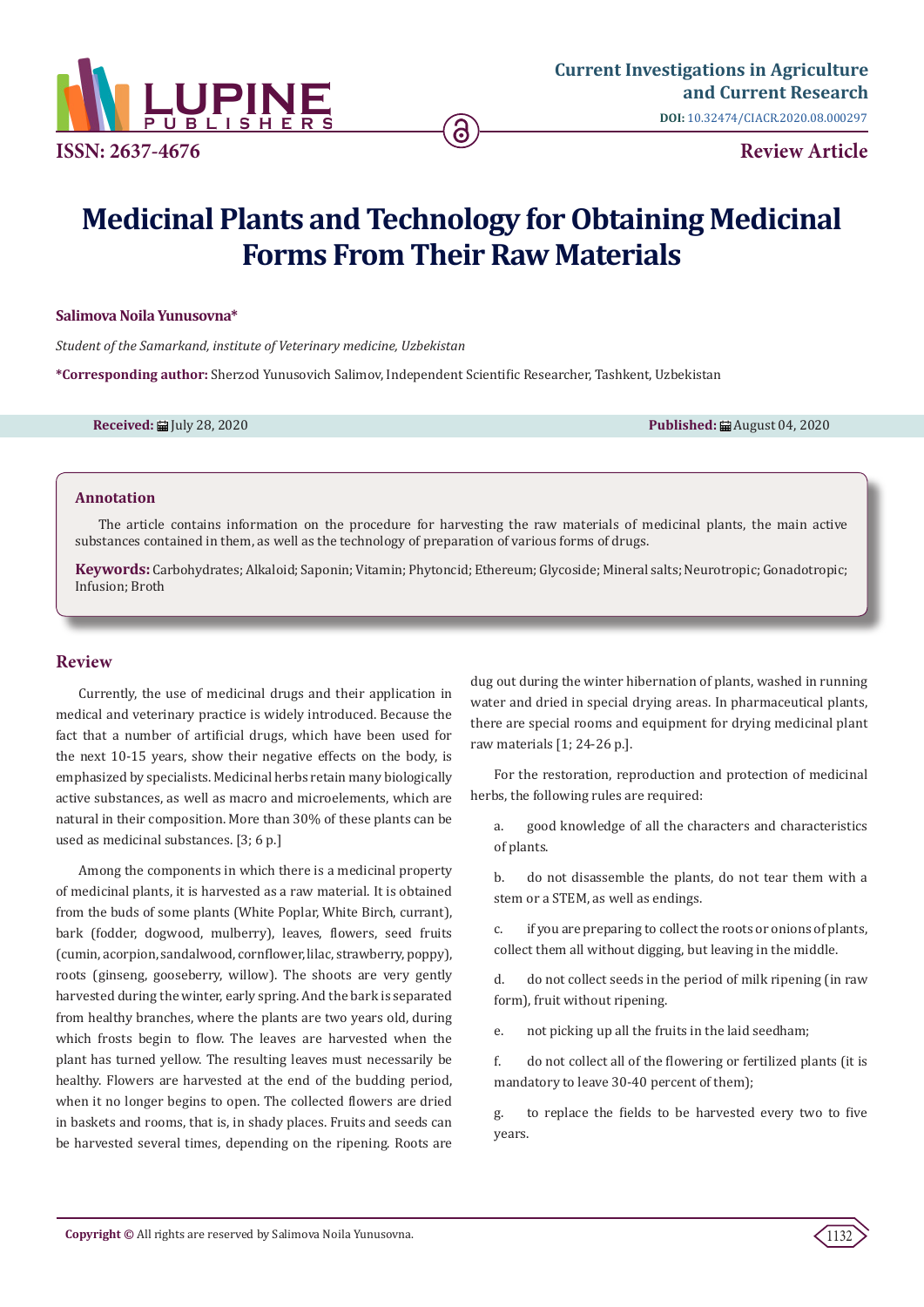- h. avoid sweating of infected and infected plants (taking measures against them).
- i. to organize reserves for the purpose of storing rare plants and not to feed livestock on them, as well as not to harvest them as fodder.

In the preparation of medicines from vegetable homeopaths, proteins, fats, carbohydrates, alkalloids, efir oils, saponins, flavonoids and other biologically active substances with pharmacological value play an important role [1; 32-33 p.]. Proteins are the most necessary substances for a living organism, and all biochemical processes occurring in the body occur either through the protein or with its direct participation. The process of protein formation from chemical compounds can occur only through the world of plants. Proteins are simple and complex. Simple protein-protein consists mainly of amino acids. Complex proteins, in addition to amino acids, contain nucleic and phosphate acids, carbohydrates, fats and other substances. Fats serve as a reserve substance, which gives the body mainly energy. Also, fats are one of the components of the tissue of a living organism. Fats are composed of the sum of complex organic substances obtained from plants and animals. The main part of this mixture is formed by complex esters of glycerides - glycerin btlan fatty acids. Fats accumulate mainly in the fruits, seeds of plants, and in animals-in the subcutaneous tissues, as well as around the internal organs. In the cell of the plant, the oils are always in a liquid state. One of the properties of vegetable oils is the presence in their composition of mineral compounds, phosphatites. Phosphatites are part of the cell membrane and have the property of permeability.

Carbohydrates are also of great importance for the vital activity of a living organism. Carbohydrates are found mainly in products obtained from plants, and in very small quantities in animal products. Carbohydrates in products from plants are threeraydi in the form of sugar, glucose, starch, kletchatka. When consumed more than the norm of carbohydrates, it has a negative effect on a number of properties of the body. This leads to a violation of fat metabolism with protein and increases the need for vitamin V1 in its own right. Alkalloids are substances made up of highly complex organic compounds that have a nitrogen-preserving and alkaline property that accumulates in plants. These substances have a specific physiological affective property. Alkolloids are used in the production of various drugs,such as morphine, papaverine, quinine, caffeine, codeine.

Efir oils consist of complex compounds of several substances that accumulate in all parts of plants, are genetically intertwined, are a collection of organic substances that have the property of being volatile. Components of Efir oils include hydrocarbon, alcohol, aldehyde, ketone, phenol, lactone, efir, henna, acid, nitrogen compounds and many other substances. So far, more than 1000 components of efir oils have been identified. It is found that the composition of the essential oil from Mint contains about 107, in

geranium about 270 additives. Efir oils are found in the leaves of mint, basil, coriander, lemongrass, sherolgin, lemon Wormwood, eucalyptus, Laurel and many other plants, in the flowers of roses, daffodils, pearls, marjoram, Jasmine, Poplar, Birch buds, fennel, cumin, wild carrots, seeds of bitter almonds, in the fruit peel of lemons and mandarins, andiz, in the flower of gulsapsar it accumulates in the root [1; .It's 71P.].

Saponins are found in all parts of plants, the amount and quality of which varies depending on the periods of development of plants. Near the development of plants, the amount of saponin in the STEM and nodes increases. Saponins have the property of multiplying, belong to the group of glycosides. Drugs made from saponins are used in medicine as a expectorant, diuretic agent in sputum. Flavonoids are composed of heterocyclic compounds of organic substances, which are found in plants, mainly in the case of pigment threeraydi. Sometimes glycosides are in the form of glucose, ramnose, galactose and other sugar substances. They have a spasmolytic and expectorant effect, as well as great benefits in the treatment of inflammation and duodenum injuries. Some phlavonoids-rutin and quercetins have the property of strengthening capillary vessels as well as intensifying the walls of blood vessels [1; 35-39 p.]. Glycosides are one of the substances that accumulate most often in plants, have a rather complex structure. According to its chemical structure, cardiac glycosides are complex compounds that retain nitrogen, consisting of two parts: sugar (glycol) and sugar-free (aglicon). The undigested part has a steroid structure associated with an unsaturated lactone ring. The biological effect of cardiac glycosides depends on the part without it. And the sugar part ensures that the heart glycosides are absorbed, passed through the membranes and held in tissues [1-4].

Glycosides are the most basic and widely used substances in the treatment of cardiovascular insufficiency. Cardiac glycosides are complex organic substances that affect the heart, which are obtained from plants. Taking pure glycosides from plants that grow in Central Asia, academician N.K.Abubakirov, the first Doctor of Science in the field of Pharmacology from Uzbek women in Pharmacological examination of cardiac glycosides, their application to practice, professor S.S.Azizova's hisses are large. Cardiac glycosides are derived from several types of digitalis (Digitalis purpurae, digitalis lanata), Adonis (Adonis vernalis), marvalidgul (Corvallaria majalis), chitran(Erysimum canensens), strofant (Strophanthus Combe), oleandr (Nerium oleandr), hemp (Apocinum cannabinum) and other plants. At present, a large number of plants have been identified that protect cardiac glycosides. Among them, the main ones are: several types of angishvonagul, Pearl, Willow grass, strofant, sambitgul, chitrangi (Celtic), camomile flower, cannabis hemp.

One of the invaluable properties of cardiac glycosides is that they affect the diseased heart, revitalizing its attenuated activity. [4; 144-146 p.]. Mineral salts actively participate in the normalization

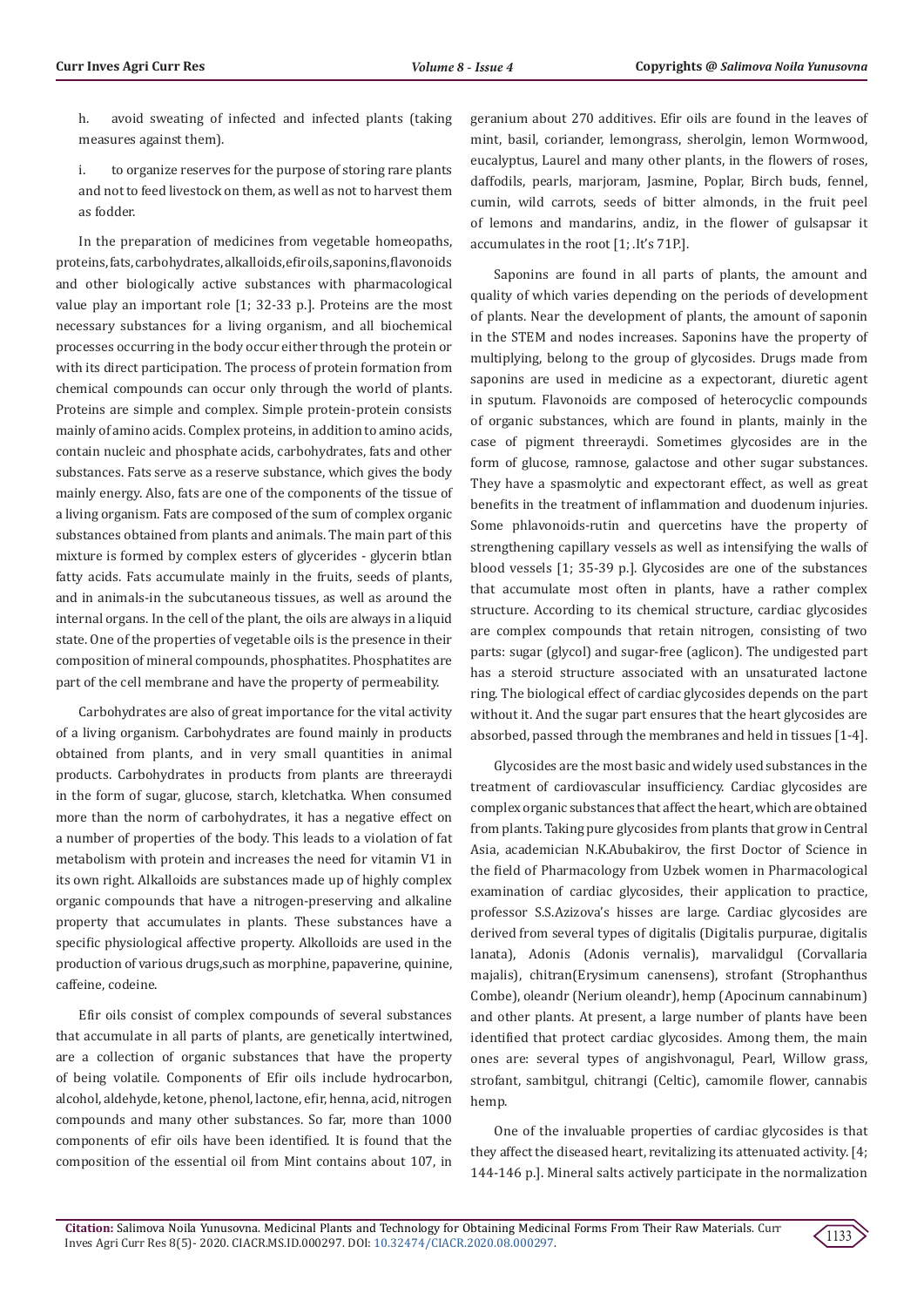of the work of biochemical processes and systems that take place in the body. Mineral substances (iron, copper, cobalt, manganese, nickel) are important in the creation of blood, as well as in the formation and restoration of tissues of the body. Especially in the formation of bone tissue, phosphorus and kaltsium are the main agents. Vitamins are the most necessary constituents of vitamins for the vital activity of the body. Currently, more than 30 types of vitamins have been studied in medical practice, of which about 20 are actively involved in the metabolism of the body. Vitamins are divided into two groups, their water soluble and fat soluble types are distinguished. Water soluble vitamins C, V1, V2, B6, RR , V12, fat soluble vitamins A, D, E, K group vitamins.

Phytoncides are one of the biologically active substances inherent in the world of plants. Phytoncides that separate from plants (in Greek phytonutrients - plant, which in Latin means tsido - kill) kill bacteria, fungi, or have a negative effect on their development. Famous scientist P. P. Tokin was the first to discover these properties that would be present in plants in 1982 year. Phytoncides are considered one of the factors that make up the natural immune system in plants, and it neutralizes itself with this substance, which is formed in the process of life. Phytoncides, characteristic of plant specimens, are composed of phenols, zionogen, glycosides, terpenoids, excipients, alkalloids, lactones, organic acids, sulfur compounds[1; 39-40 p.].

Hawthorn-Crateagus. Hawthorn fruit and Rose are used in the prevention and treatment of cardiovascular diseases, as well as as as Asab as a soothing and lowering blood pressure. Hawthorn belongs to the family of Raccoon (Rosaceae), a tree up to 5m in height, it is distributed mainly in the mountainous regions of our republic.

Several types of Hawthorn in Uzbekistan are threeraydi, especially yellow Hawthorn (Crateagus pontica L.) widely distributed, the fruit is consumed. And in medicine it is allowed to use hawthorn fruit and flowers of 6 species. Mainly widely used is the red Hawthorn-that is, the Turkistan Hawthorn (Crateagusturkestanica). The leaves, flowers and fruits of this tree are curative. Hawthorn is called "gratas" (strong) in Latin.Fruits contain up to 20 percent sugar, 8 percent fat, and substances such as flavonoids, choline, acetylcholine, additives, carotene, vitamin C, organic acids. In some species of Hawthorn, which grows in the conditions of Uzbekistan, vitamins V1, V2, RR, S, E are found. Note: Hawthorn should not be consumed on an empty stomach. Because it squeezes the intestine and causes vomiting. After eating the fruit can not drink cold water over it. Do not forget that otherwise it will cause a stab in the stomach. Also, excessive consumption of it is harmful to the kidneys. Again, it weakens the stomach, causing colic, nausea and vomiting. Treatment of the fruit with decoction, tincture, ointment and medicines made from it should be applied only on the advice of a doctor and under his supervision. In medicine, Hawthorn is brewed using berries, leaves, branches

and flowers. It is also used in the prevention and treatment of cardiovascular diseases, as well as as as as a drug that calms the heart, lowers blood pressure. [2; 373p.].

EMAN COAT-CORTEX QUERCUS. The reeds-belonging to the family of Fagaceae, wild and culturally grown Brown fodder-Quusus report L. and the busy floral eman-Quercus petraea (Mattuschka) Liebl. fresh branches of their trees harvested in early spring, young branches and bark of thin shrubs.

In the pharmacological property, in the main substances of the composition (at least 8 %) there is a property of astringent action. [2; 260-263 p.].

This is the technology of preparation of tincture and decoction of medicinal forms from chamomile of medicinal herbs.

The preparation of tincture ( Infusum) is aimed at removing the medicinal substances contained in the plant chamomile with the help of water. Tincture is prepared mainly from thin parts of medicinal plants, namely leaves, herbs and flowers. For the preparation of tincture and decoction, a special infundur apparatus is used. The main effect of the medicinal plant chamomile, which is taken for the preparation of tincture and decoction, is required to take in different proportions, depending on the properties of the active substance. If the vegetable homashy from which the boil is prepared is obtained from poisonous plants, then 1:400 should be taken in the proportion of 1:30 and other harmless plants from plants, the composition of which retains a strong acting substance.

For example: for the preparation of tincture from hawthorn fruit take 15 g of fruit and 150 ml of boiling water. Initially, the fruit is put in a container of infundur, on top of which 150 ml of boiling water is added, and the lid of the container is closed and put on a boiling water bath for 15 minutes. Then the mixture is cooled to 18-20◦ sharorat, for 45 minutes. After that, it is filtered and added boiling water until it reaches full 150 ml on the resulting tincture. Prepared such a tincture is recommended in hypertension,liver diseases, as well as as as as a soothing agent. The shelf life is 2-4 days.

Decoction (ococtum) preparation is also aimed at separating the main means contained in plants with the help of water, and as a raw material, the medicinal plant is prepared from the hard parts, mainly from the roots, bark, stem, branches, seeds and fruits. For example: for the preparation of a decoction from a decoction of oak bark, a decoction of 20 g of oak bark is put in a container of infun (glaze) and pour 200 ml of warm water on it. The mixture is boiled for 30 minutes, then it is cooled for 10 minutes. In the dock, it is filtered into a separate container, on which boiling is added until the volume reaches 200 ml. Decoction of oak bark has astringent and antiseptic properties, is recommended for stomatitis, laryngitis, gastritis, enteritis, inflammation of the colic and urinary tract, purulent wounds, gynecological diseases. The shelf life is 2-4 days.